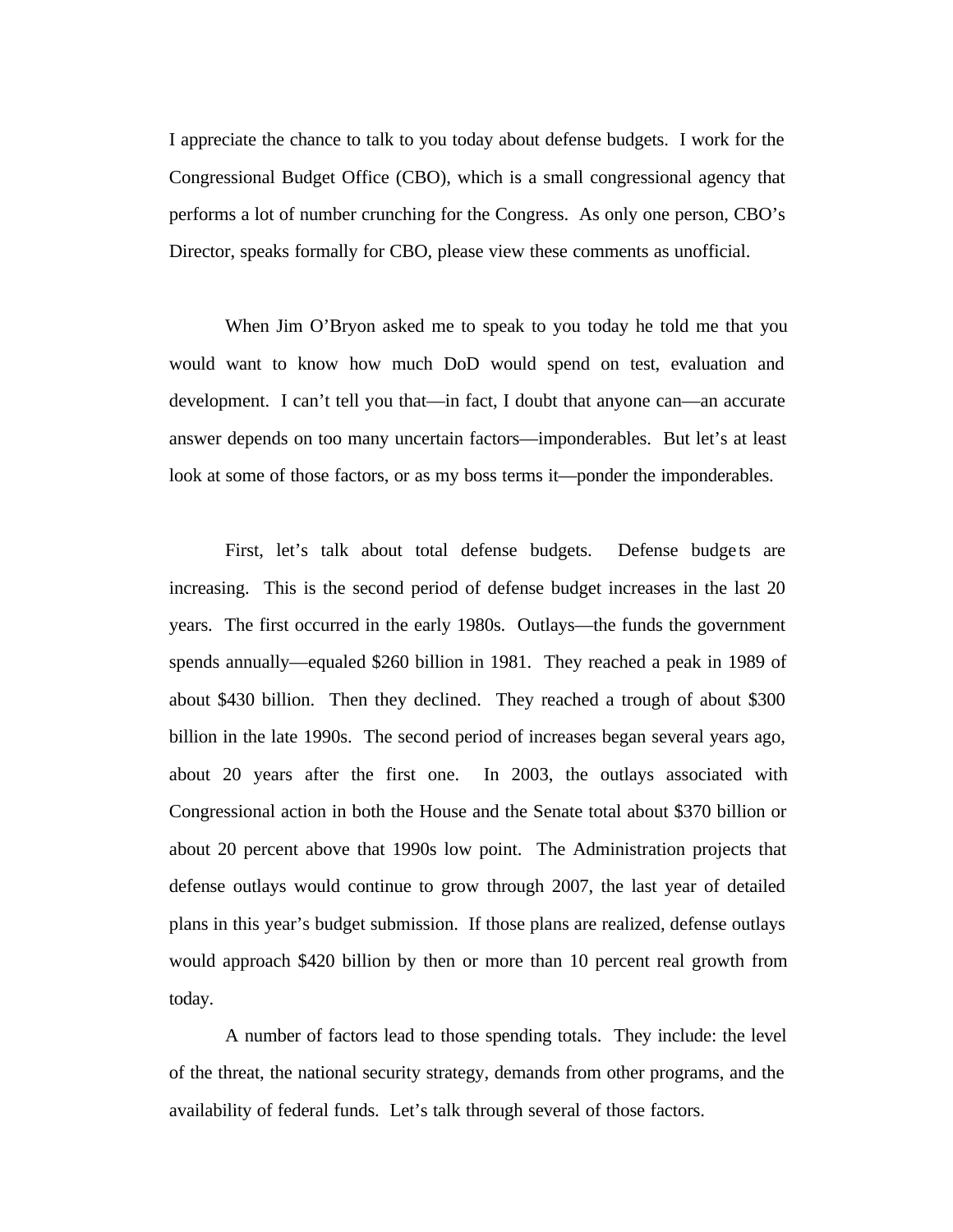THREAT

A major driving factor for defense budgets is the threat. The level of threat from conventional adversaries is lower than it was during the cold war. Much of the force driving down defense budgets in the 1990s related to the breakup of the Soviet Union and the resulting decline in conventional threats. But certain regional powers remain a concern today because they are antagonistic to U.S. interests. Iran, Iraq, and North Korea have been the focus of defense planning since the early 1990s.

From the standpoint of conventional capabilities, these adversaries pose much more limited challenges to the U.S. military than did the Soviet Union. In fact I think most defense analysts would argue that the U.S. military has no peer today. The capabilities of its forces surpass those of any other country in the world, especially if the sophistication of their weapons are factored in. U.S. forces also are ready to fight. They receive excellent training and are equipped with weapons that are in good repair.

But the country is approaching the one-year anniversary of the terrorist attacks on the Pentagon and the World Trade Center. According to the intelligence community and many military leaders, unconventional threats—for example, chemical, biological, radiological, and nuclear (CBRN) weapons, many of which have enormous destructive capability—may come into the hands of our adversaries. Some U.S. government sources suggest that the regional powers of concern to U.S. analysts may be developing or expanding their stocks of such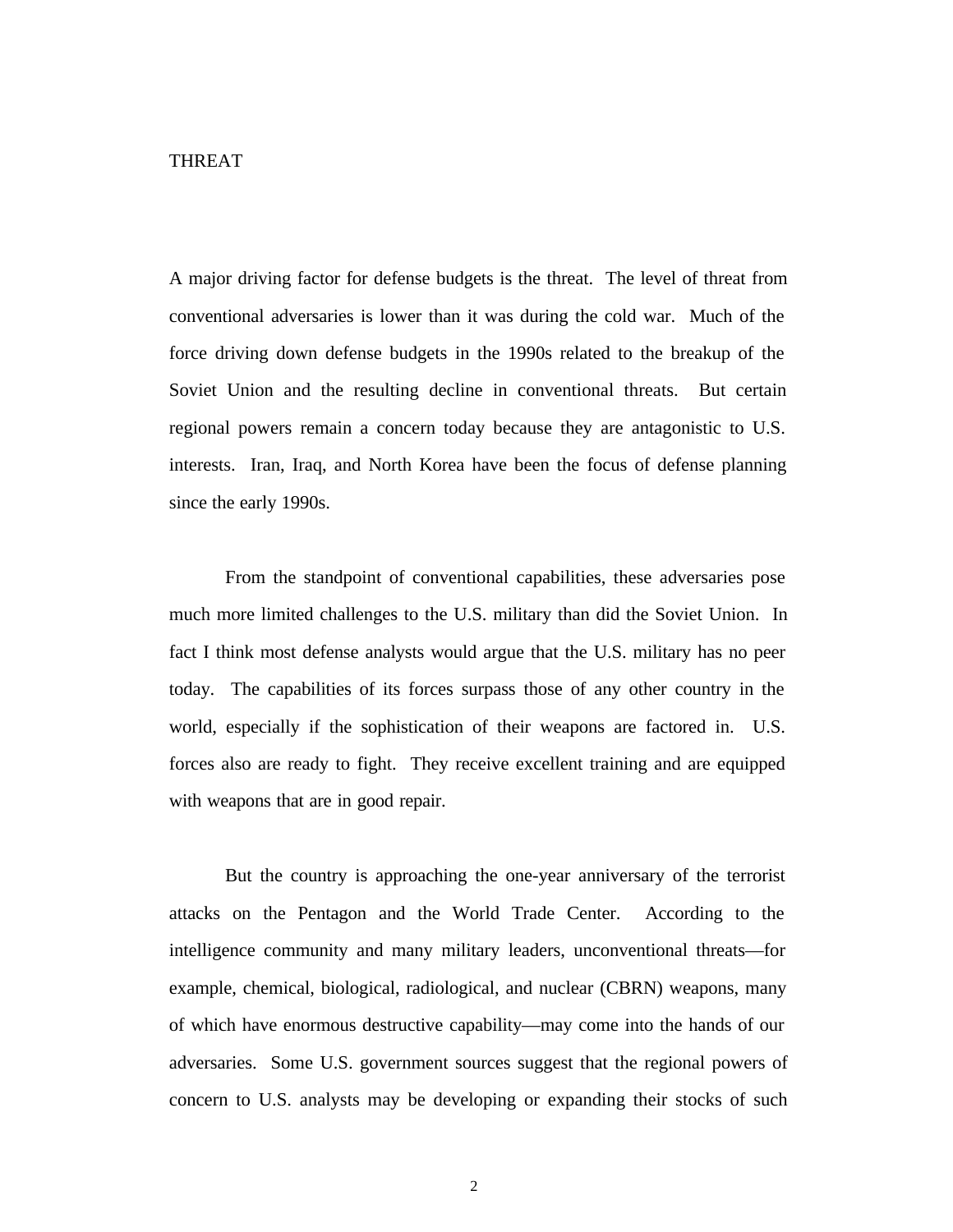weapons. Moreover, threats to use unconventional weapons could come from individuals or hostile groups as well as other nation states. Adversaries could also target the internet and seek to disrupt commercial and military computer networks, on which the United States and DoD increasing rely. Such threats are difficult to counter, in part because most current weapons focus on more conventional threats. In fact much of the recent increase in spending on "homeland security" has not been in the defense budget but rather in other parts of the federal budget.

Another driver of defense budget is national security strategy. The current national security strategy rests on a policy of engagement in the world's affairs, not only during crises but in peacetime as well. The makeup of U.S. combat forces is determined by the need for at least two kinds of capabilities: fighting major wars and executing so-called contingency operations and other peacetime activities. The Bush Administration is still debating the details of the capabilities it wishes the military to have. The eventual outcome of that debate will determine not only the numbers of forces that the U.S. will continue to operate, but also who they are to be equipped. One aspect of the current strategy that will affect those desired capabilities is what the desire to transform forces, expressed by the Secretary of Defense and other administration leaders, will mean in practice. Proponents of transformation have take a number of different tacks, and we've heard several today. Areas of emphasis include command, control, and communication, smaller, lighter weapons that can be more easily transported, precision targeting and precision guided weapons, and unmanned versus manned systems. Those desires influence and nature of current weapons and forces and their readiness. But they also will influence spending on future weapons—the spending you are most interested it.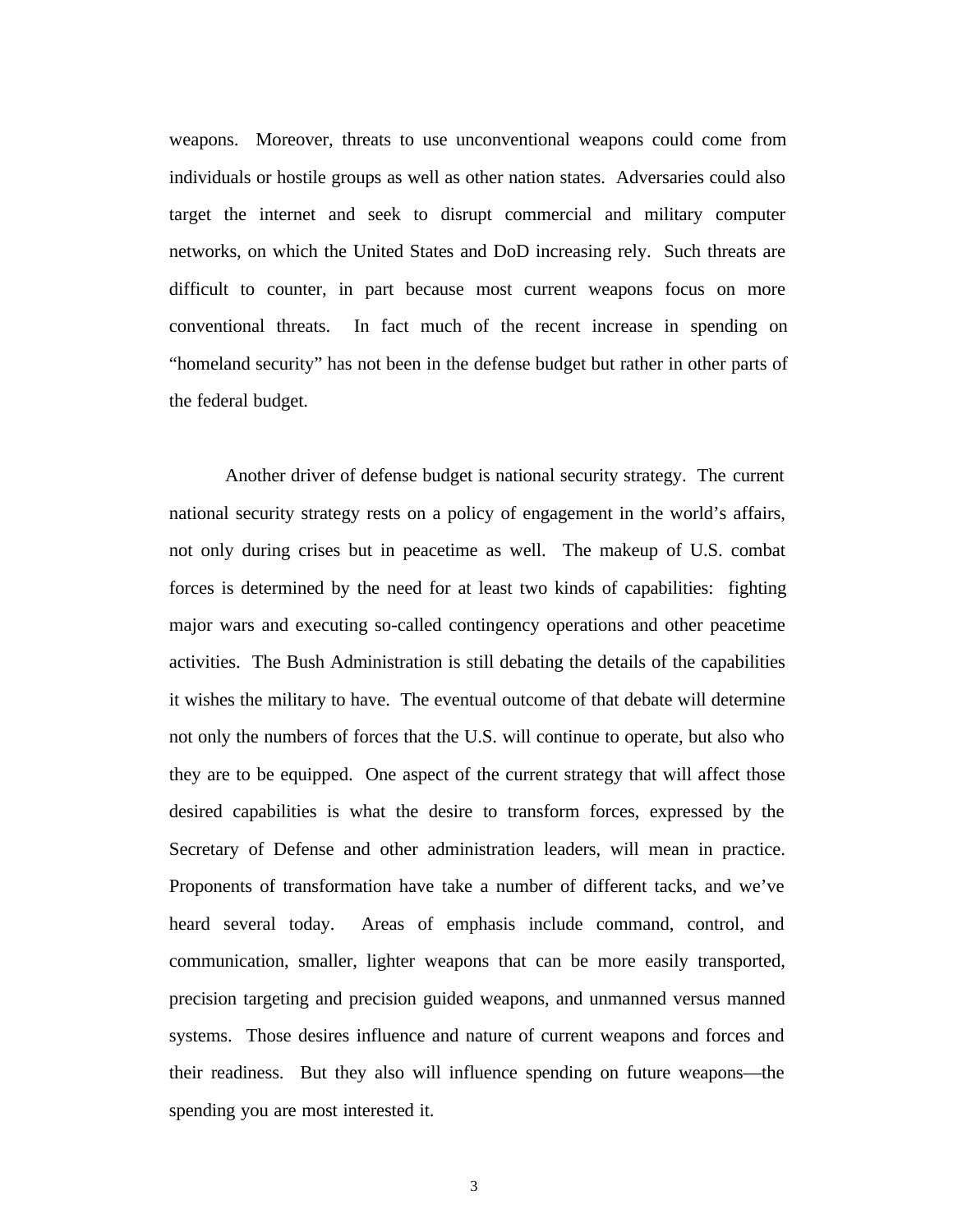Another factor that influences defense spending is the availability of federal funds. The federal budget is currently in deficit, that is spending more than it take in. But only a little while ago it was in surplus.

Defense spending is more likely to grow, or at least not decline so much, in periods of surplus and decline, or at least not grow so much, in periods of deficit. The cuts in DoD's budget during the 1990s were related to the end of the cold war—but desires to decrease federal spending also exerted downward pressure. And DoD received large increases around the turn of the century when federal spending went into surplus. Those increases related to concerns about funding having dropped too low and to concerns about threats. But they also probably related to the availability of federal funds. It is quite possible that the current return to deficit spending could constrain future defense spending as well.

Having shown that I'm unable to tell you how big defense budgets will be, let's move on to the next question of how these unknown sums will be allocated. Budgets can be divided into operating spending and investment spending. Investment spending absorbs about a third of current defense budgets. Its share has cycled up and down and up again over the past 20 years. Investment's share of budgets grew from about 37 percent in 1981 to more than 40 percent by the mid to late 1980s. It's share declined precipitously during the 1990s, reaching less than 30 percent at the end of that decade. Shares spent on investment have grown again recently and Bush budget plans project continued growth. But the rate of growth during this period of build up is slower than it was during the last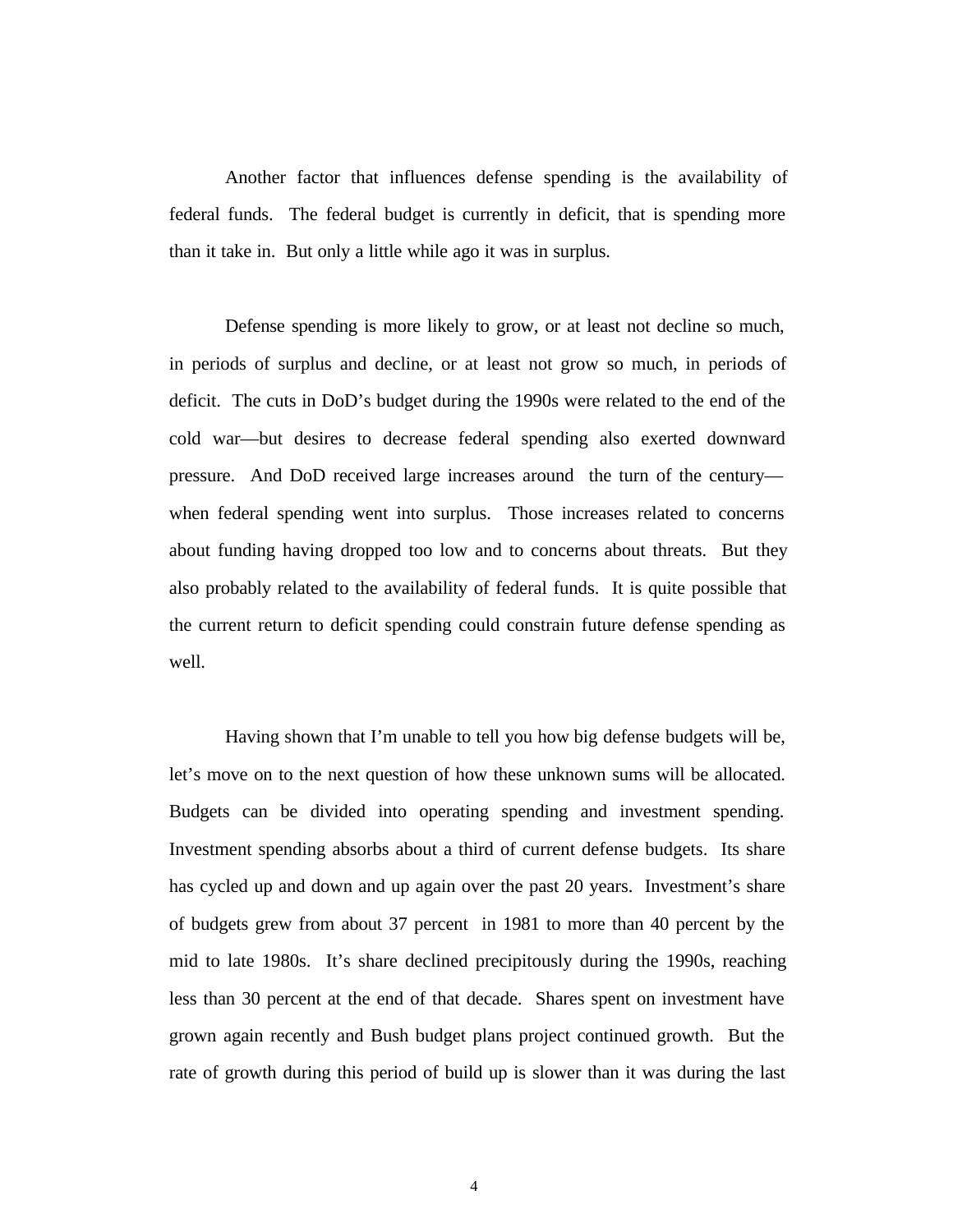one and investment spending would not reach as large a share of total budgets through 2007 as it did in the 1980s even if current plans are realized.

Many factors influence those shares. Among them is budget pressure to spend on DoD's operations. Those budget needs are influenced by resources to support desired military forces and pay for their readiness. Spending on DoD's infrastructure—including military construction and family housing also influences costs for operations. Spending on operating costs has grown on a per capita basis for the past 20 years. Attempts to cut that spending in the 1990s failed and it may be unrealistic to expect to add significantly to investment spending at the expense of operations. Hence increases in top line budget may be required to realize large increases in investment.

Development spending makes up a varying percentage of investment right now a bit less than half. It has been less variable than the procurement funding that comprises the rest of the category. Development spending grew somewhat less rapidly than procurement spending during the 1980s and it declined much less sharply in the 1990s. But development spending has increased by a larger percentage in the recent funding up turn—growing by about 45 percent from its 1990 low. The Bush administration expects it to grow a bit more over the next two years. But under current plans it would decline modestly as procurement takes the lead.

So how likely are these plans to actually work out? I don't know of course, that's why I called these issues imponderables when I started. But if history is a guide—and there are some who seriously question whether it is in the post 9/11 world—development spending for defense can expect some strong